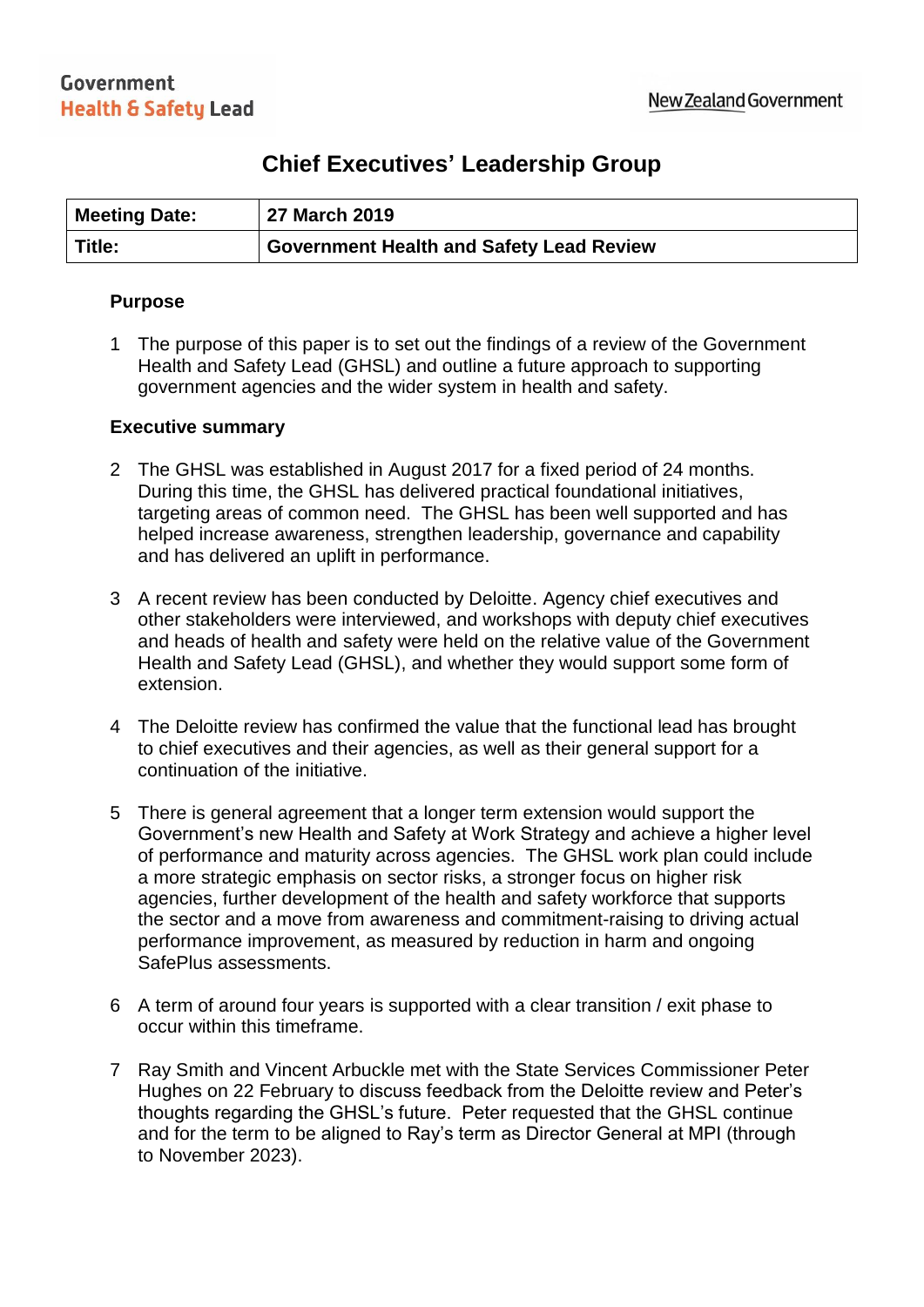- 8 The GHSL will prepare a strategic plan, budget (expected to be no greater than the 2018/19 budget), agency contribution levels, governance/consultation structures, proposed resourcing and performance measures for the group's approval.
- 9 It is proposed that the financial administrative support for the GHSL moves from Corrections to the Ministry for Primary Industries from 1 July 2019.
- 10 Preliminary discussions with the State Services Commission suggest that the GHSL will need to continue to be 'club-funded' by agencies, at least for the immediate future.

# **Background**

- 11 The Royal Commission into the Pike River Mine tragedy and the Independent Taskforce on Workplace Health and Safety reset New Zealand's approach to health and safety by recommending the establishment of a new regulator and underpinning legislation. WorkSafe New Zealand assumed responsibility for workplace health and safety on 16 December 2013. The Health and Safety at Work Act 2015 came into effect on 4 April 2016.
- 12 The Independent Taskforce recommended that Government *provide strong*  leadership and act as an exemplar of good health and safety practice by ensuring *that excellent health and safety outcomes are achieved by its own agencies*.
- 13 In August 2017, the State Services Commissioner appointed Ray Smith, then the Chief Executive of the Department of Corrections, to undertake a system role as the Government Health and Safety Lead. The GHSL was established for a fixed period of 24 months to work with chief executive colleagues to strengthen system capability and build cross sector relationships that sustain learning and intelligence about what works. The aim was for agencies to demonstrate how smart health and safety practice which balances service delivery, security and safety, can produce the right level of protection that is proportionate, sensible, cost effective and practical.
- 14 The GHSL has been club-funded by 38 public service and wider state sector agencies since 1 January 2018. The Department of Corrections met the cost of the interim establishment phase (August 2017 to 31 December 2017), provided administrative support for the function since its establishment and contributed approximately 35% of the unit's cost from 1 January 2018. In November 2018, Ray Smith was appointed as Director-General, Ministry for Primary Industries and has continued as the GHSL.
- 15 In December 2018, the Government released a new Health and Safety at Work Strategy 2018-2028 with a strong emphasis working together to achieving better outcomes and reducing work-related harm. The strategy places an importance on *sectors supporting businesses and leaders to understand and manage risks well, engage workers and innovate*. The Government is noted in the strategy as *leading by example*.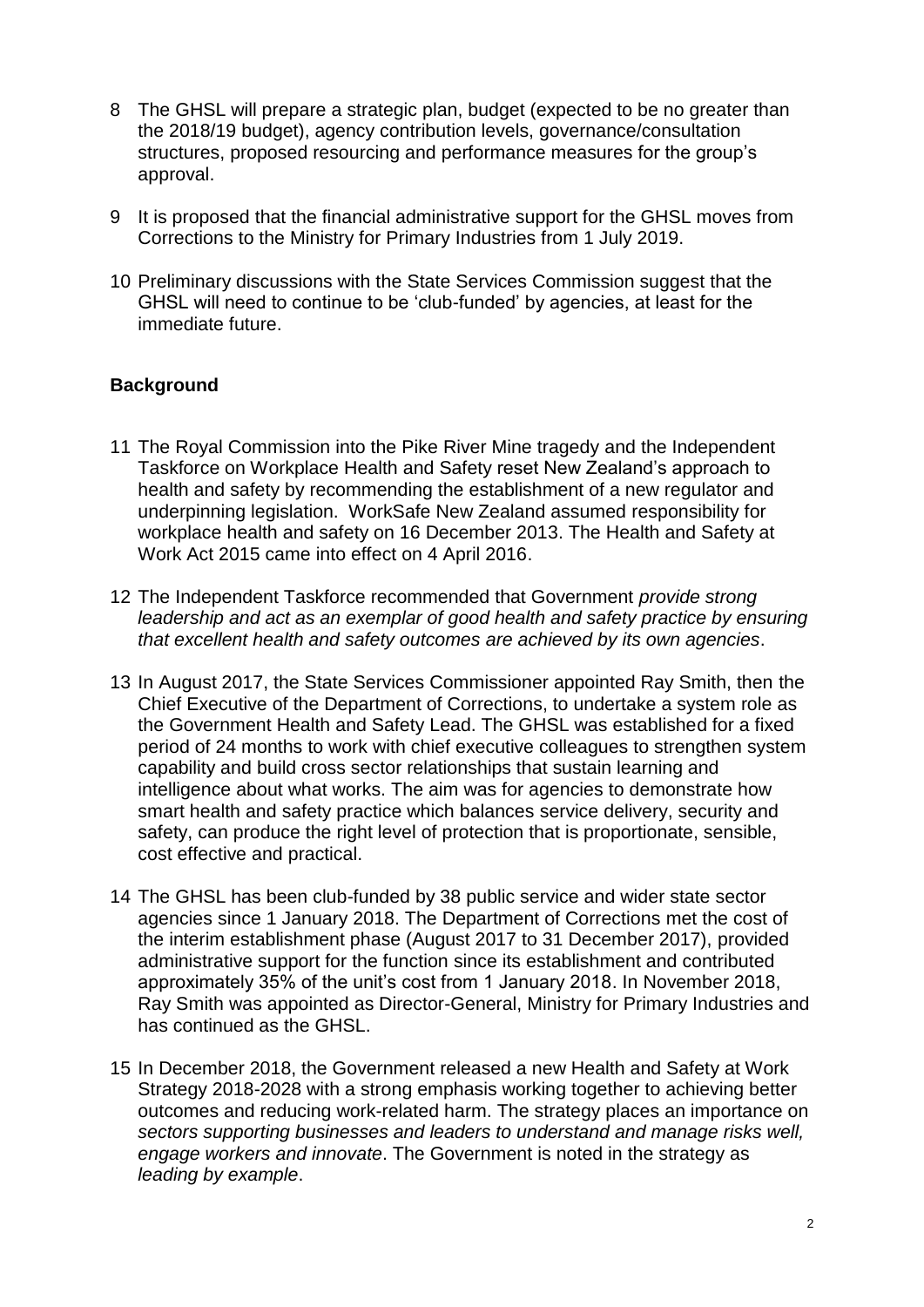# **What have we achieved as a sector?**

# *Delivered practical, foundational initiatives*

- 16 With a fixed term mandate of 24 months, the GHSL has focused on delivering practical, foundational initiatives that have sought to increase leadership capability, provide common resources, develop the sector's health and safety workforce and strengthen the performance and reporting environment. Significant achievements have included:
	- o Sector chief executives collectively joined the Business Leaders' Health and Safety Forum and together signed a joint pledge with the Minister for Workplace Relations and Safety in February 2018
	- o The establishment of a sector website and the development of guidelines, good practice resources and case studies
	- o A major sector conference in May 2018 on employee engagement, representation and participation and the launch of Public Service Awards for Health and Safety Representatives
	- $\circ$  The development of sector resources on mental health at work and a major sector conference in August 2018 attended by over 71 state sector agencies
	- o The Treasury's 2018 Crown Entity and Departmental Annual Report guidelines recommended that agencies include health and safety in their Year-End Reporting
	- o The State Services Commission included a health and safety measure in the 2018 Human Resources Capability Report
	- o Three large agencies completed SafePlus Assessments (MFAT, Conservation and Corrections) in 2018
	- o 21 agencies hosted Government Health and Safety Interns in 2018
	- o A Public Service Occupational Health and Safety Postgraduate Study Grant was launched and awarded to Inland Revenue's Health, Safety and Wellbeing Manager, Robyn Parkin
	- o Regular professional development opportunities were facilitated for sector chief executives, deputy chief executives, heads of health and safety and practitioners throughout 2017/18 and into 2019
	- o Specialist groups have been established, including a High Risk Agency Forum, a Small and Medium Sized Agency Forum and a Practitioners' Forum.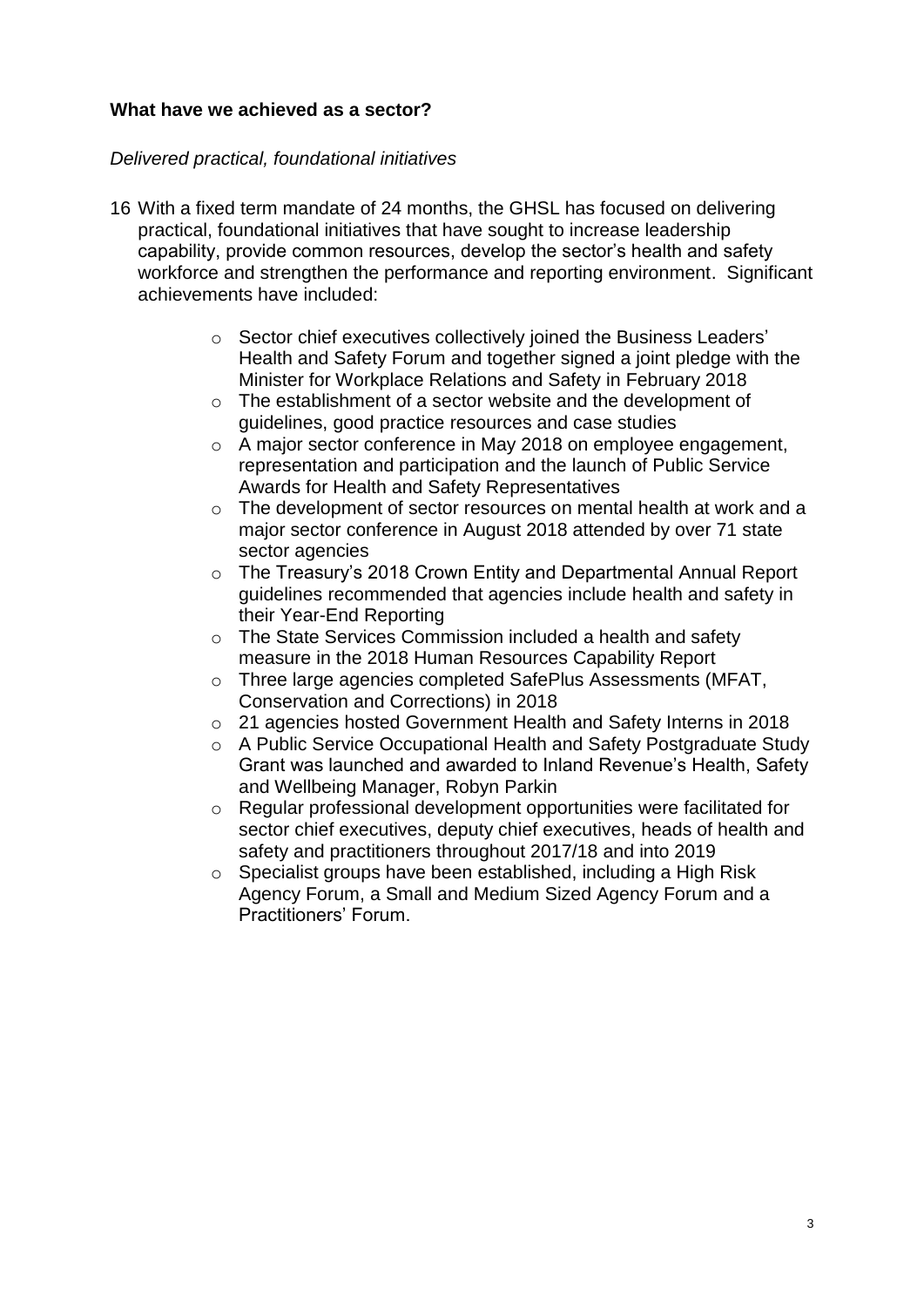### Increased awareness by sector leaders

17 In August 2018, senior leaders from agencies were surveyed against a 2017 baseline on perceptions of support, collaboration, resources and sector importance in the area of health and safety. The results demonstrate a significant increase across each of the areas surveyed:

Survey Results - ratings out of 10 for perceptions of the level of support available, collaboration and importance placed on health and safety in the sector.

| Category                                 | <b>H&amp;S Leader</b> |      | <b>Executive</b> |      | Stakeholder |      | <b>Chief</b><br><b>Executive</b> |      | Total<br>Average |      | %<br>Change |
|------------------------------------------|-----------------------|------|------------------|------|-------------|------|----------------------------------|------|------------------|------|-------------|
|                                          | 2017                  | 2018 | 2017             | 2018 | 2017        | 2018 | 2017                             | 2018 | 2017             | 2018 |             |
| <b>Sector</b><br>support                 |                       |      |                  |      |             |      |                                  |      |                  |      | $+80%$      |
| <b>Sector</b><br>direction               |                       |      |                  |      |             |      |                                  |      |                  |      | $+62%$      |
| <b>Sector</b><br>collaboration           |                       |      |                  |      |             |      |                                  |      |                  |      | $+69%$      |
| <b>Importance</b><br>placed by<br>sector |                       |      |                  |      |             |      |                                  |      |                  |      | $+31%$      |
| <b>Awareness of</b><br>resources         |                       |      |                  |      |             |      |                                  |      |                  |      | $+83%$      |
| Self-<br>assessment<br>of<br>performance |                       |      |                  |      |             |      |                                  |      |                  |      |             |

### Strengthened leadership, governance and capability

18 The sector's investment in the GHSL has built important foundations, raised awareness and commitment, and provided agencies with a better sense of their relative performance. Since the establishment of the GHSL, many agencies have reviewed their approach to health and safety, re-positioning and increasing their internal resources and governance arrangements. The GHSL's Health and Safety Good Practice Guide for Public Service Chief Executives and Officers has provided a valuable benchmark for agencies to evaluate their governance framework.

#### SafePlus has given us a baseline of performance

19 The sector's commitment to SafePlus provides us with a common framework to measure performance. As more agencies complete assessments, our sector profile provides a useful baseline of performance.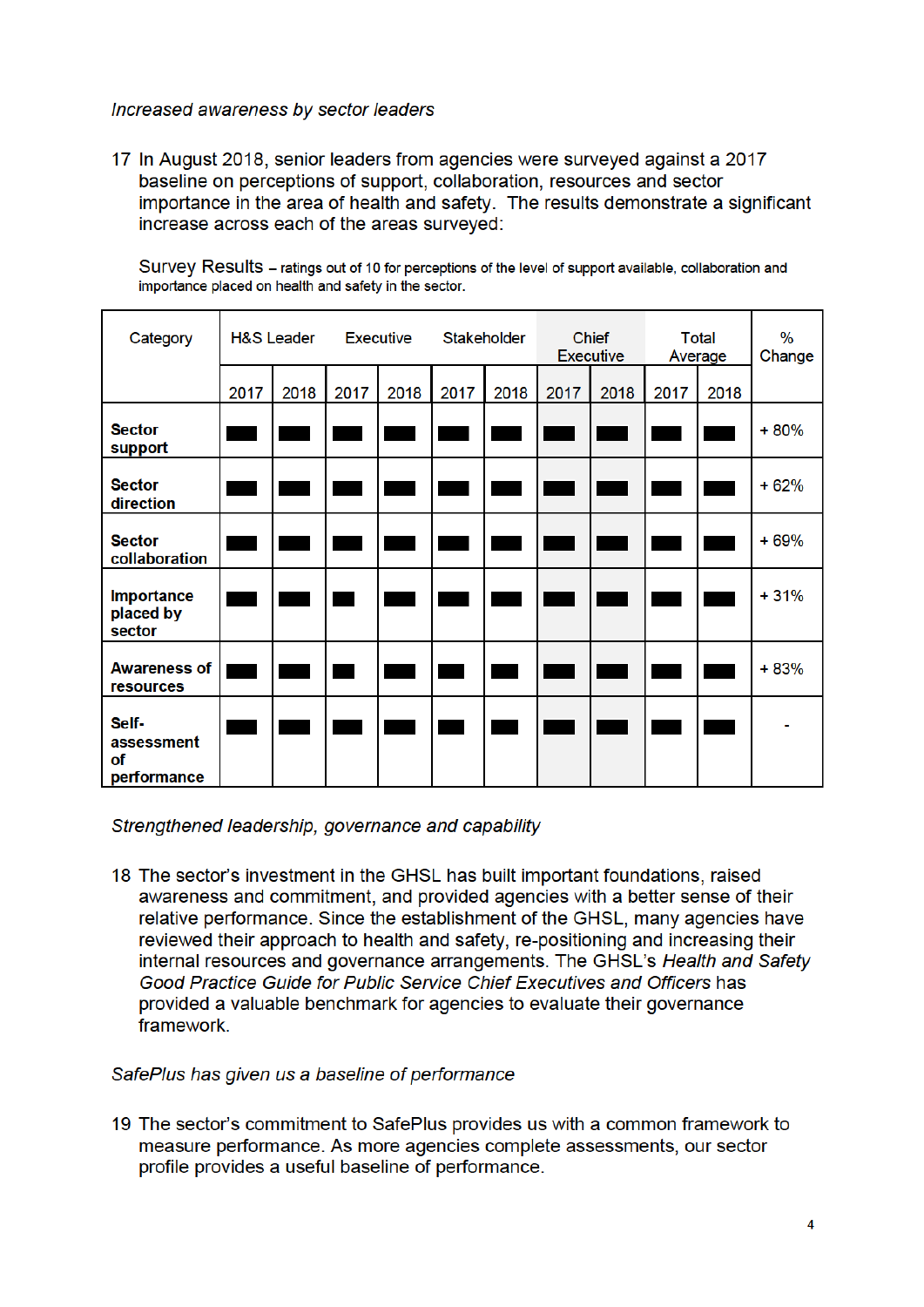

# *Tangible change takes time*

20 Tangible change to rates of harm will take a sustained commitment at an agency and sector level.

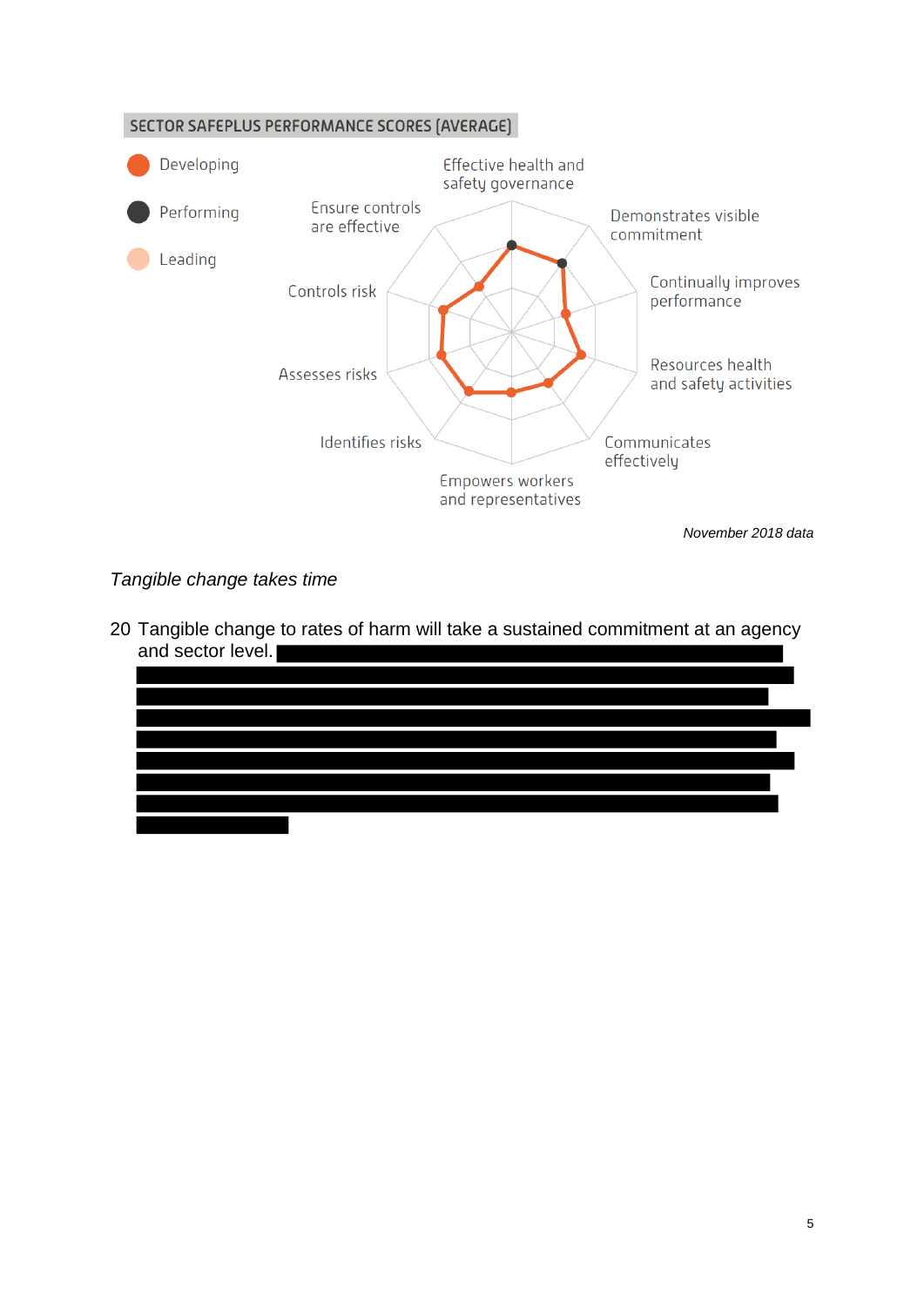# AGENCIES WITH HIGHEST RATES OF SEVERE INJURIES

AVERAGE RATE OF INJURIES RESULTING IN A WEEK OR MORE OFF **WORK [JAN 2013-JAN 2018]** 



# AGENCIES WITH HIGHEST RATE OF LESS SERIOUS INJURIES

AVERAGE RATE OF INJURIES RESULTING LESS THAN A WEEK OFF WORK [JAN 2013-JAN 2018]

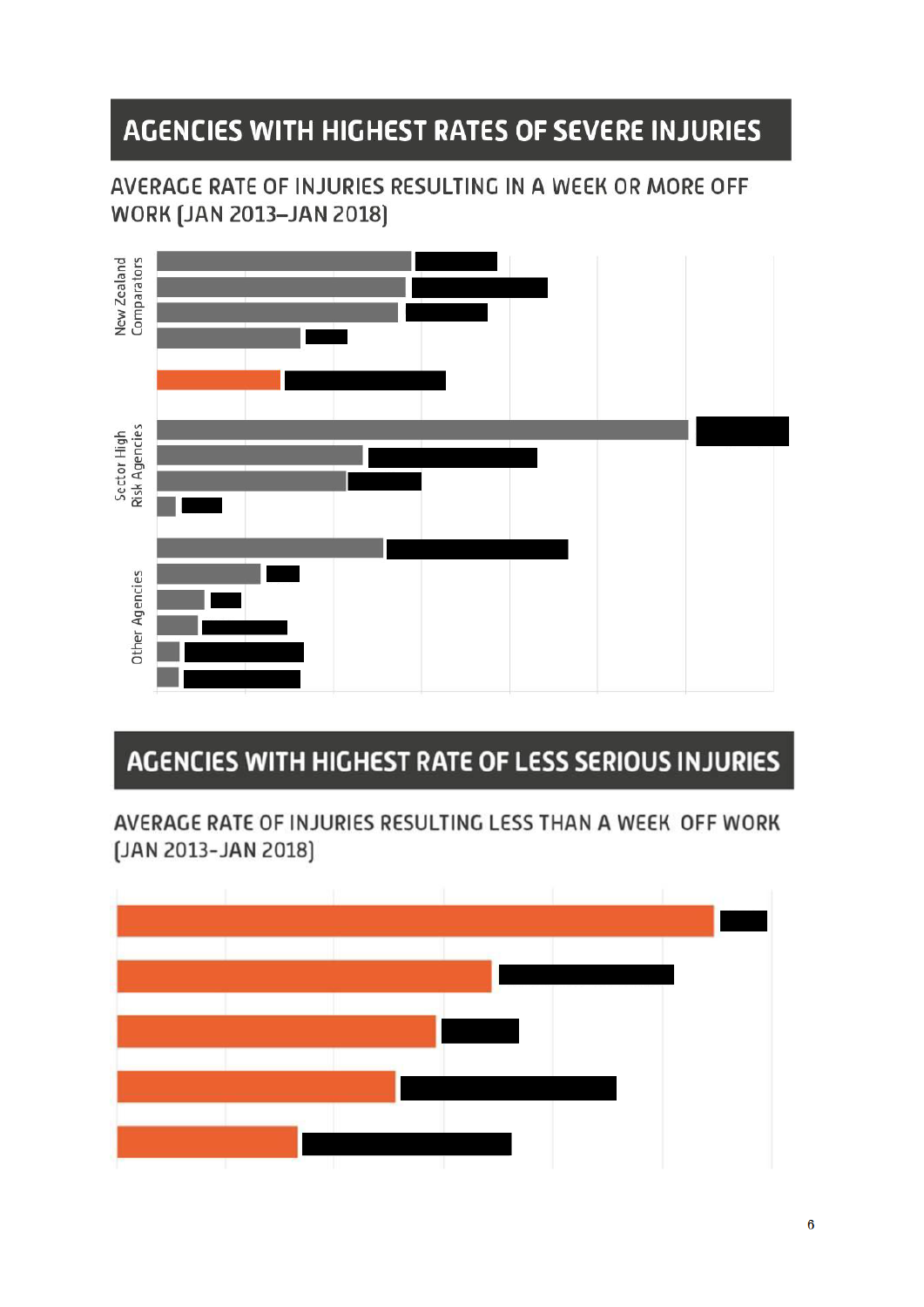# *Government Health, Safety and Wellbeing Workforce Survey*

21 The GHSL conducted a survey in April 2018 of the Health, Safety and Wellbeing (HSW) workforce within the 38 member agencies. The survey revealed that our HSW workforce is an older workforce that lacks long-term specialist HSW experience and qualifications. Further research highlighted key challenges agencies are facing regarding the capacity and capability of our HSW workforce within our agencies, and the GHSL has been developing a HSW workforce strategy with initiatives to build a more capable and sustainable HSW workforce across a medium (four-year) period.

# **Feedback from agencies and stakeholders**

- 22 To inform the GHSL review, Deloitte were engaged to seek agency and stakeholder feedback through interviews and workshops held during January and February 2019.
- 23 The Deloitte review (*summary attached*) has confirmed the value that the functional lead has brought to chief executives and their agencies, as well as their general support for a continuation of the initiative. Key themes from the review included;
	- $\circ$  Consistent support for the GHSL to continue as H&S maturity is still low, but GHSL should have a success / exit plan
	- o GHSL focus should progressively move from engagement and delivering outputs to making lasting impact and helping Government to deliver its H&S strategy and lift H&S performance outcomes
	- o There are opportunities to focus on common critical risks (such as mental health and wellbeing), and to engage with the manager / staff workforce directly and through others to help embed H&S culture and performance over a longer period.
- 24 Chief executives have personal ownership health and safety for their agencies and have therefore appreciated access to a forum and source of support from the centre in discharging their responsibilities. In terms of funding any extension, the review indicates that my colleagues would most likely support continuation of a club-funded model at current levels, if no central fund alternative were to be available.
- 25 There is general support for a longer term extension that would permit a more strategic emphasis on sector risks, a stronger focus on higher risk agencies, further development of the health and safety workforce that supports the sector and a move from awareness and commitment-raising to driving actual performance improvement. Feedback is that performance and maturity would need to be measured, i.e. reduction in harm and ongoing SafePlus assessments.
- 26 A key message from stakeholders was that the confidence in the GHSL stems from the strong leadership and (collaborative, non-prescriptive) operating style, and this has been noted as important to continue.
- 27 The Deloitte review also sought feedback from chief executives on Business Leaders' Health & Safety Forum (BLHSF) memberships. Agency memberships of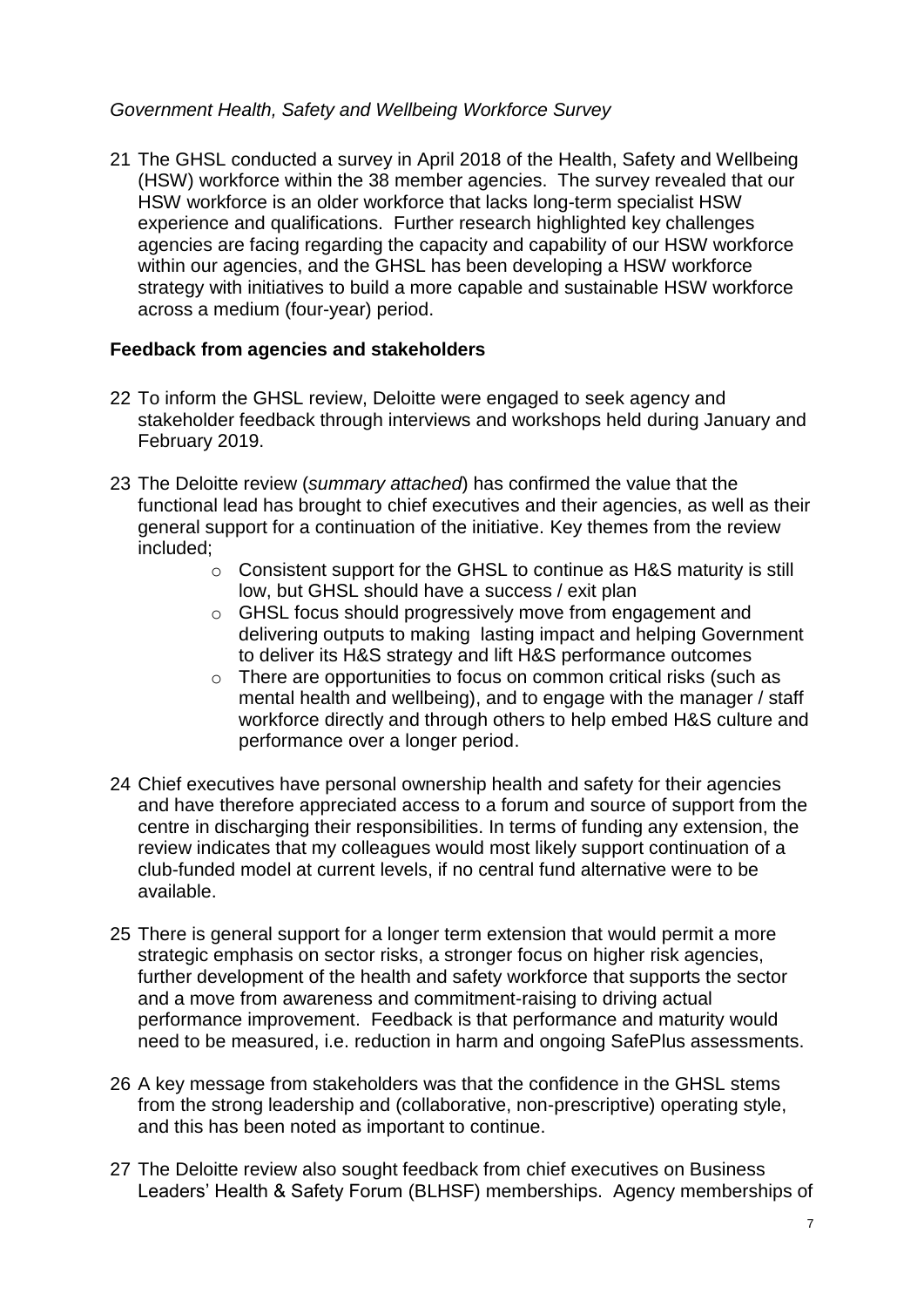the BLHSF have been facilitated by the GHSL since January 2018 and are paid through to 30 June 2019. Feedback was that BLHSF membership was valued by most CEs interviewed, recognising more tailoring can be done with BLHSF to optimise value, without losing the value of connectivity with private sector and innovation.

# **Future options considered**

28 Broadly three options for the future were considered. They were:

- o Conclude the GHSL initiative and revert to 'agency-led' responses
- o Extend the GHSL initiative for a further 24 months and continue a focus on increasing leadership capability, providing common resources, developing the sector's health and safety workforce and strengthening the performance and reporting environment
- o Extend the GHSL initiative for a longer period of around 4 years with a more strategic focus on helping the sector lift performance and embed H&S.

### *Conclude the GHSL initiative and revert to 'agency-led' responses*

29 This approach would see the GHSL conclude on 30 June 2019. The resources created by the GHSL could be transferred to another agency or functional lead's website and remain publicly available. Some activities such as the intern programme and sector for a could be coordinated by some of the larger agencies. Agency chief executives and senior leaders who have found value in professional development could maintain membership of the Business Leaders' Health and Safety Forum. The sector funding previously directed to the GHSL would then revert to agency use or could club-fund other sector initiatives beyond health and safety.

### *Extend the GHSL for a further 24 months and maintain current focus*

30 Essentially this option would be a continuation of the GHSL in its current form by maintaining a focus on leadership capability, common resources, the sector's health and safety workforce and strengthening the performance and reporting environment. This approach would deliver further incremental improvements to the sector and permit a planned phase-out of the GHSL. Resourcing and costs of the GHSL could be reduced as the unit would operate more in a business-asusual mode and reduce its work programme progressively in the second year.

### *Extend the GHSL for a longer period (4 years approximately) with a more strategic focus on helping the sector lift performance and embed H&S*

31 A longer extension of the GHSL would permit a more sustained and strategic approach to be taken to the sector. In addition to maintaining many of the leadership, resources, workforce and reporting initiatives that have been valued by the sector, an extended mandate would enable a greater focus on reducing harm by concentrating more effort on identified sector critical risks (such as client violence, aviation, driving, sexual harassment and bullying, and mental health)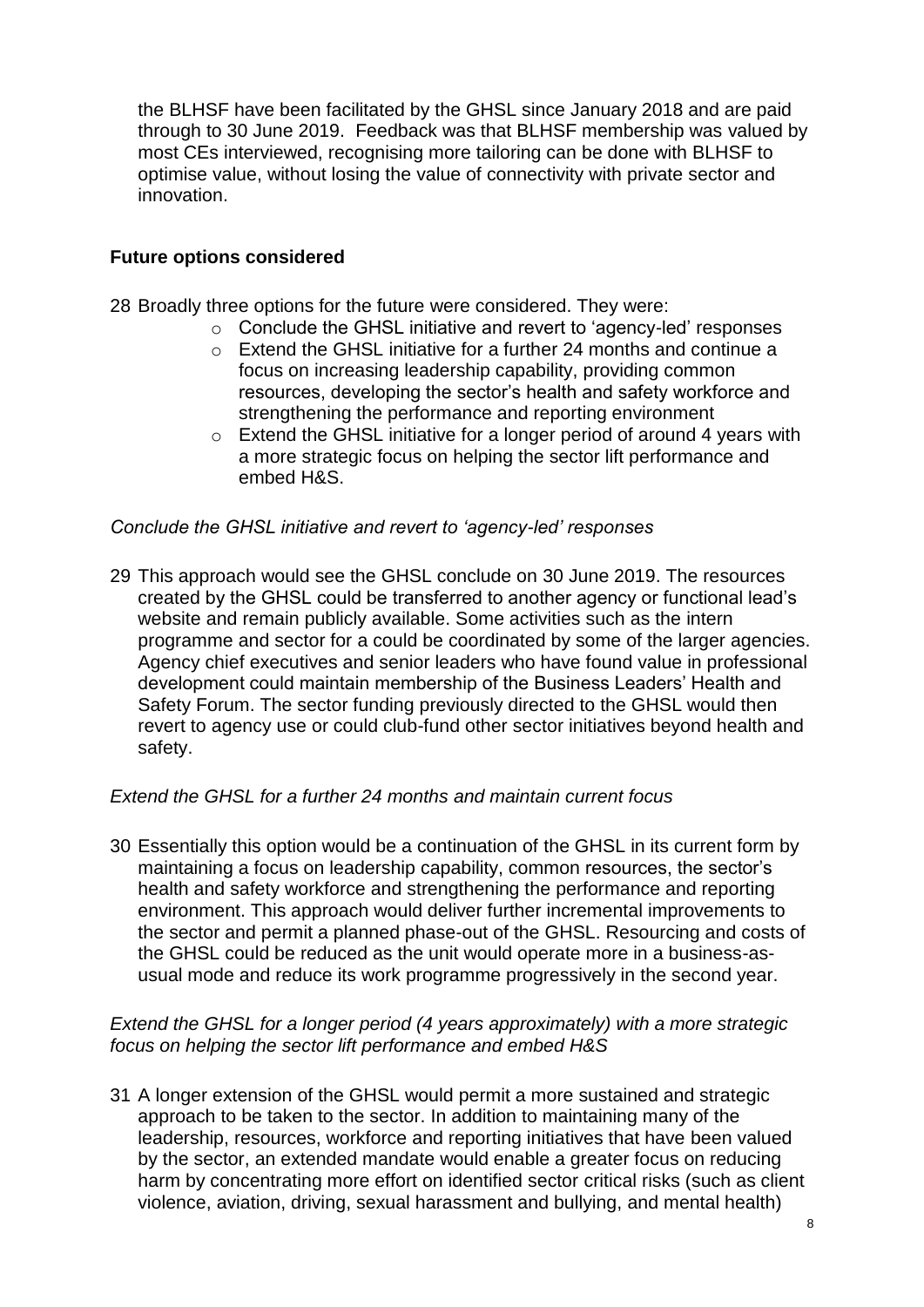and the five highest risk agencies (Police, New Zealand Defence Force, Fire and Emergency NZ, Department of Corrections and the Department of Conservation). The cost of an extended GHSL could be held at current levels. The performance of the sector and the GHSL could be assessed against achieving improvements in SafePlus re-assessments and reported harm rates.

# *Recommended approach*

- 32 The recommendation from the review was that the GHSL be extended for a longer period (4 years approximately). This recommendation was taken to the State Services Commissioner who requested that the GHSL be extended until November 2023, to align with Ray Smith's term as Director-General at MPI.
- 33 This longer term allows the GHSL to operate more strategically, focusing on sector performance, critical sector risks and embedding H&S across the sector. This approach was approved because:
	- o The feedback from sector agency chief executives and senior leaders is that they have valued the support of a collective approach to health and safety to date and wish to continue the initiative in some form
	- o The sector is perceived by external stakeholders as demonstrating greater leadership in health and safety through the GHSL and extending the initiative will build further confidence in the sector's commitment
	- o A move to an increased focus on sector risks and reducing harm is a logical extension of the foundations laid since August 2017 and would deliver tangible benefits to the workforce and agencies
	- $\circ$  A four year extension would be sufficient time to develop longer term plans, set ambitious but realistic goals, and execute lasting change at a sector and agency level
	- o A four year extension would permit longer term partnerships to be developed with key stakeholders such as unions, ACC, WorkSafe, and tertiary institutions
	- o A four year extension would provide an opportunity to address some of the capacity and capability gaps within our health and safety workforce through the execution of a four-year workforce strategy.

# *Next steps*

- 34 If the Chief Executive Leadership Group notes the extension through to November 2023, and supports a new focus on sector risks and reducing reported rates of harm, the GHSL will prepare a strategic plan, budget (expected to be no greater than the 2018/19 budget), agency contribution levels, governance/consultation structures and proposed resourcing for the group's approval at or prior to the next CELG meeting scheduled for June. Ray Smith will write to the sector chief executives and stakeholders alerting them to the extension.
- 35 The GHSL's financial and administrative support has been provided through the Department of Corrections since August 2017. It is proposed that this support moves to the Ministry for Primary Industries from 1 July 2019. Preliminary discussions with the State Services Commission suggest that the GHSL will need to continue to be 'club-funded' by agencies, at least for the immediate future.